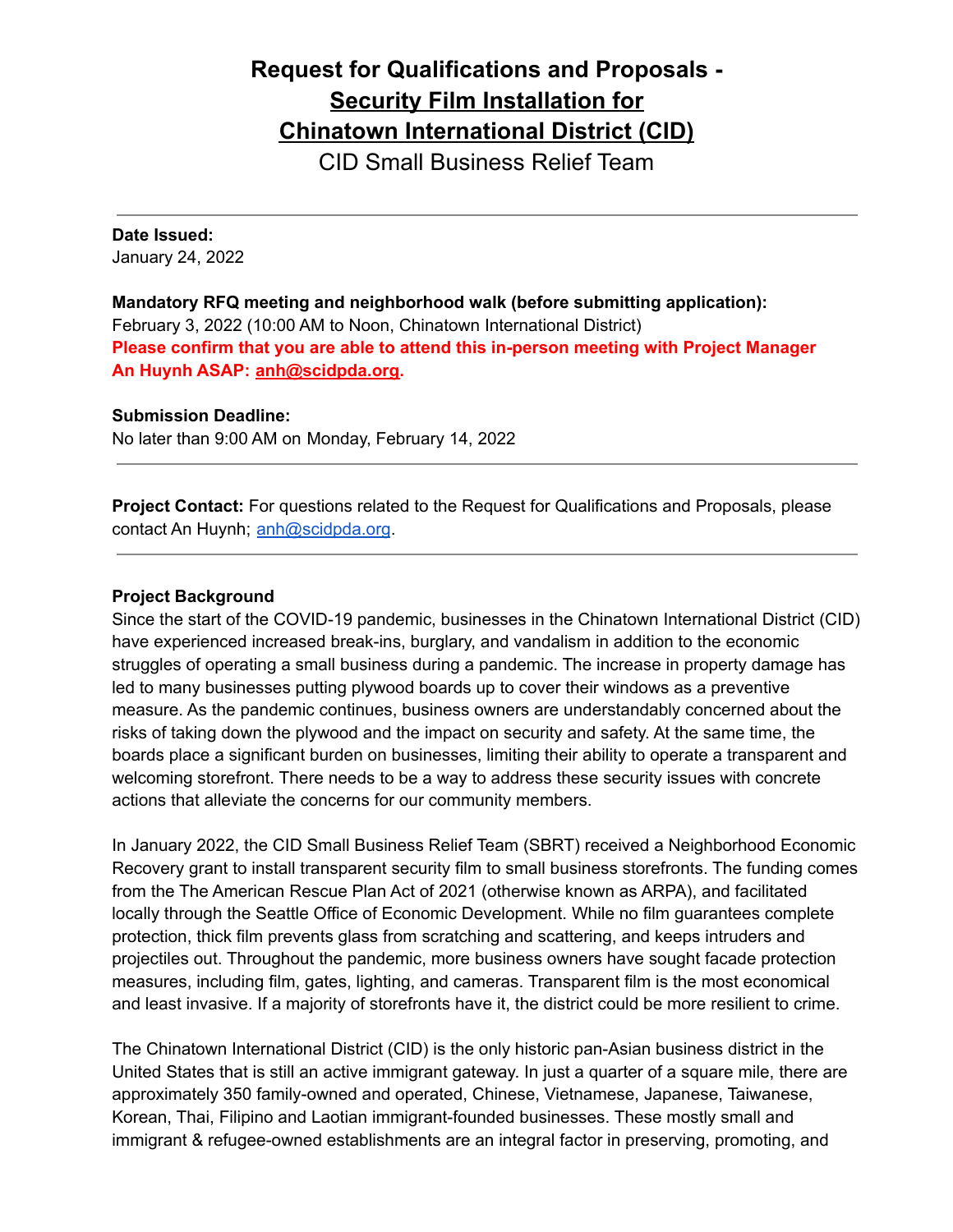developing the CID as a vibrant community and unique ethnic neighborhood. In late 2021, the Small Business Relief Team sent out a trilingual survey in Chinese, Vietnamese, and English to CID businesses and identified 64 business owners interested in receiving security film installation for their storefront. Respondents were distributed across geography, industry, ethnicity and language.



*Fig 1. Map of the Chinatown International District (CID)*

# **Project Goals**

The overarching goals of the project are:

- 1) Discourage storefront vandalism and break-ins throughout Chinatown/ID; and,
- 2) Support small business owners in protecting their storefronts while removing plywood.

Specific objectives include:

- Determine the most efficient level of security film type, coverage and installation that will make a real difference, but also stretch the limited grant resources available. This includes the thickness of film, front and/or back of glass, and desirability of graffiti film and caulking. The optimal level of coverage may vary by storefront, given the 100 year span in the age of CID buildings and different types of window and glass doors and thickness of glass. Contractor recommendation(s) needed..
- Distribute storefront security film improvements equitably across the district. CID has upwards of 200 individual storefront spaces. Grant funds (\$250,000) are not sufficient for all storefronts to be covered. Individual projects will include storefronts from the Chinatown historic core, Little Saigon, and Japantown. SCIDpda staff responsibility.
- Make each installation a positive experience for the business owner. Many Chinatown/ID small business owners are overwhelmed by the current public safety crisis, on top of the impact of COVID-19 and public health regulations over the past two years. They feel abandoned by the City of Seattle. This project is a tangible expression of support from the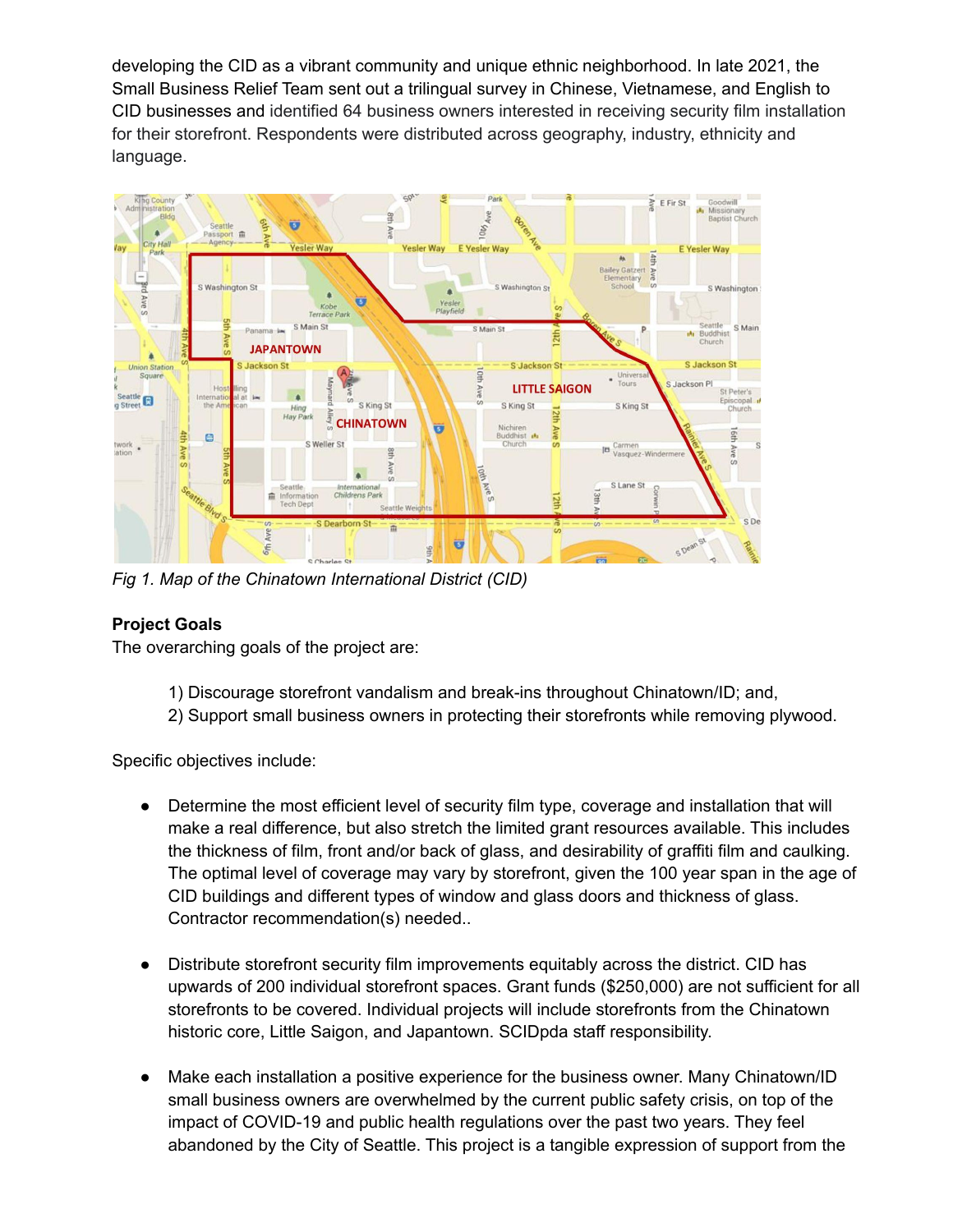community non-profits conducting the project, as well as the City. Contractor interaction with small business owners will convey respect and empathy, while managing expectations.

- Comply with City of Seattle and federal funding specifications. This includes City of Seattle Executive Order 2021-08: COVID-19 Vaccination Requirements for City Contractors. <http://clerk.seattle.gov/search/clerk-files/322104> Additional detail to be provided at the RFQ/P informational meeting & neighborhood walk (February 3rd).
- Execute each of the individual 64 storefront projects in a timely manner, and the entire effort by the project timeframe (see schedule). As needed, contractors are welcome to respond with a team approach in order to meet the schedule.
- If this first round of projects is successful and there is additional interest from other business owners, secure other funding sources and expand the effort. SCIDpda staff responsibility.

## **Consultant Scope**

- 1.) Project start-up meeting with contractor or contractor team project manager, other key employees, SCIDpda project manager and other key staff. Review project scope, timeframe and preliminary survey information regarding selected storefronts.
- 2.) Written Deliverable: Recommendation(s) regarding optimal type, placement, extent and installation specifications for film. This may vary by storefront or building, but general parameters are needed prior to engaging with business owners. **No individual storefront project may exceed \$5,000.** Recommendation regarding best order or grouping of projects. SCIDpda to approve.
- 3.) On-going communication with SCIDpda project manager regarding progress and coordination of language support from non-profit staff. Contractor to inform Ms. Huynh of any challenges with business owner communication or film installation. Ms. Huynh will approve the scope and cost of each storefront installation, on a rolling basis.
- 4.) Coordination of 64 individual storefront projects with each business owner.
- 5.) 64 storefront installations of security film.

#### **Proposed Budget for Contractors**

Budget not to exceed **\$250,000,** including materials, labor, permitting, sales tax, and contingency. Budget may not include travel expenses.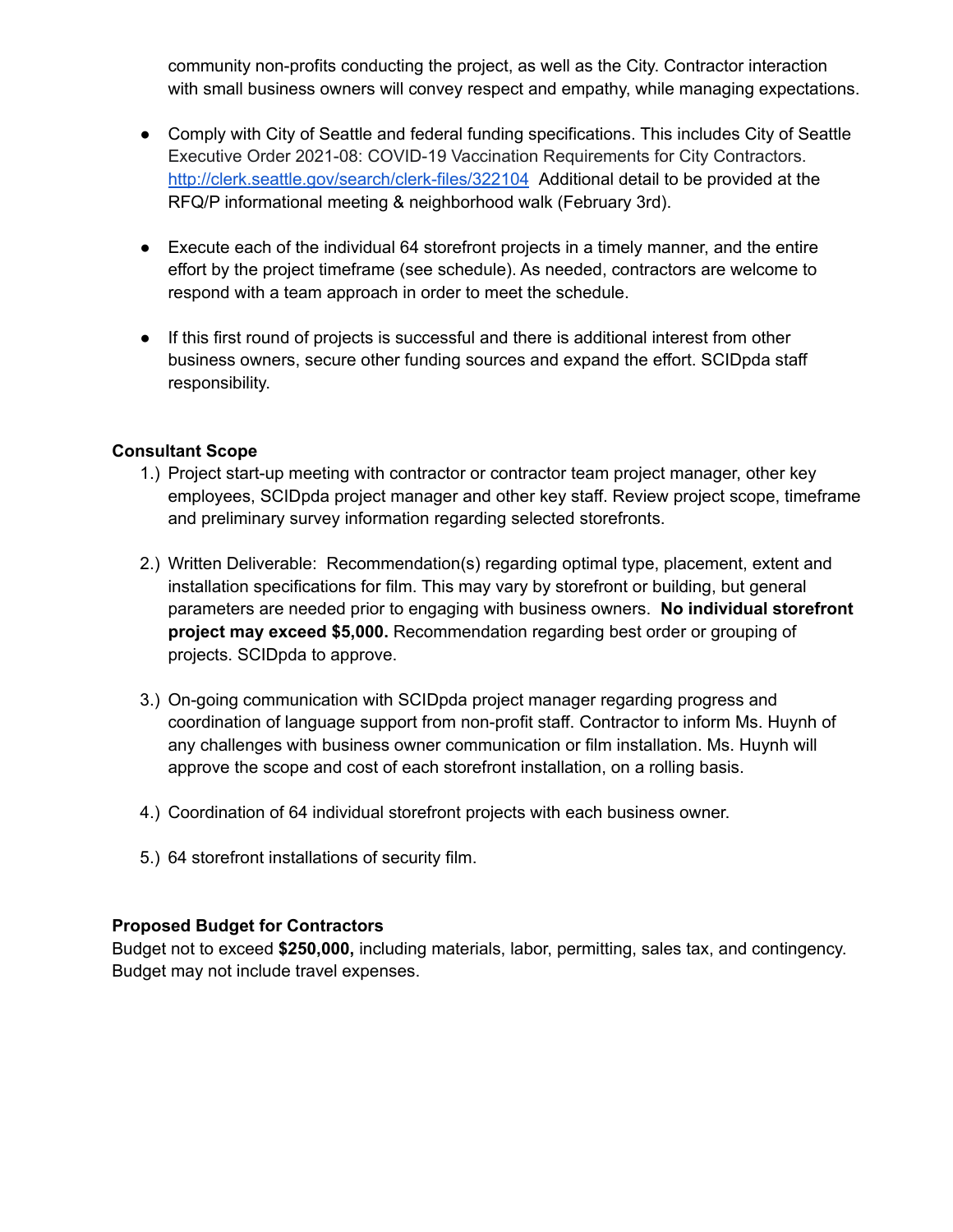#### **RFP/Q Timeline**

| Date              | <b>Action</b>                                                                            |
|-------------------|------------------------------------------------------------------------------------------|
| January 24, 2022  | Open RFQ/P                                                                               |
| February 3, 2022  | Mandatory RFQ/P informational meeting and neighborhood walk with all<br>interested firms |
| February 14, 2022 | Close RFQ/P                                                                              |
| February 18, 2022 | <b>Interviews</b>                                                                        |
| February 25, 2022 | Select contractor(s)                                                                     |

## **Project Timeline**

| Date               | <b>Action</b>                                                                                                                     |
|--------------------|-----------------------------------------------------------------------------------------------------------------------------------|
| Early March, 2022  | Sign contract with contractor(s)                                                                                                  |
| Mid March, 2022    | Project start-up meeting                                                                                                          |
| End of March, 2022 | Written general recommendations regarding film and installation<br>parameters and order/grouping of storefronts, SCIDpda approval |
| April, 2022        | Initiate business owner engagement and film installations.                                                                        |
| September 30, 2022 | All 64 installations complete.                                                                                                    |

## **Proposal Components**

Please answer the following prompts. Responses should be on 8.5 x 11 inch paper, one-sided, 11 or 12 point font, single-space, and converted to a PDF when completed. Further instructions on how to submit your proposal are in the next section.

● **Letter of Interest:** In your letter, please include the following details:

# a. **Company or Team Profile:**

- i. Company or team location(s)
- ii. How long you have been in business
- iii. Scope of projects your team handles
- iv. How many employees you have currently

# b. **Project Management:**

- i. Identify the lead project manager and key staff who will be working on this project. Please provide their biographies and/or resumes as an addendum to this proposal.
- ii. Describe your experience working with grant-funded, especially federally-funded, projects.

# c. **Project Experience:**

- i. What is your experience working with historic storefronts?
- ii. What is your experience with small business customers? What is your experience working with English Language Learner (ELL) customers?
- iii. Have you had experience working in the Chinatown International District? If yes, what businesses did you work with, and what was your scope of work?